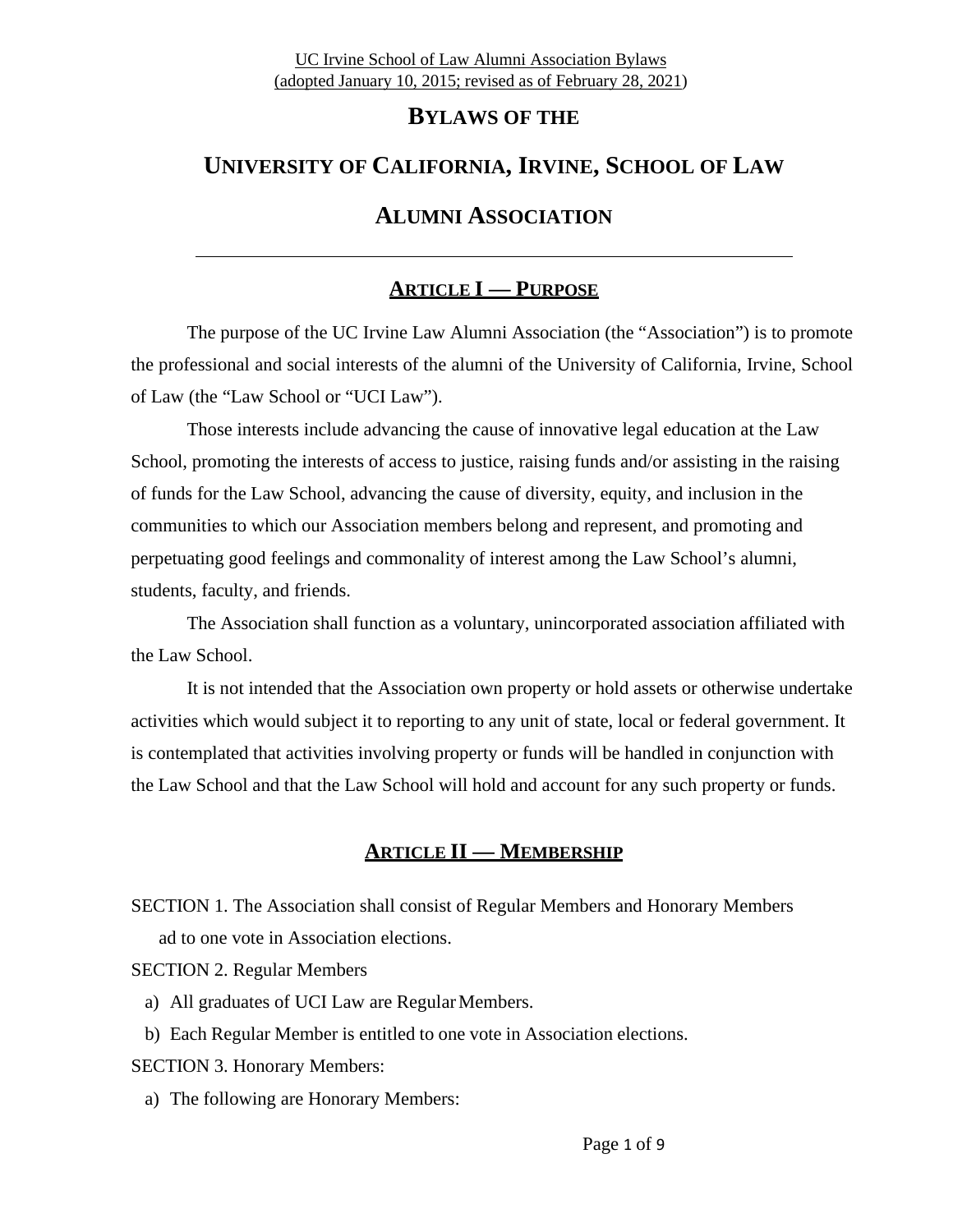- i) Former students of UCI Law who, after at least one full semester, (a) withdrew; (b) were honorably dismissed; or (c) transferred;
- ii) All current and former members of the UCI Law faculty; and
- iii) Persons elected from time to time as Honorary Members of the Association. Such elected Honorary Members must be nominated by the President and elected by a majority vote of the members of the Governing Council.
- b) Honorary Members are not entitled to vote in Association elections.

SECTION 4. Communication with Members

- a) All written Alumni Association business shall be conducted using the email address on file with the Alumni Association.
- b) Members maintain the responsibility of ensuring the email address on file is accurate by notifying the Governing Council.

# **ARTICLE III — UCI LAW ALUMNI GOVERNING COUNCIL**

SECTION 1. Powers

- a) The powers of the Association shall be vested in the UCI Law Alumni Governing Council (the "Governing Council" or "Council"), subject to the direction of the Association.
- b) The Council may adopt procedures for its own management and for the management of the Association.
- c) Between meetings of the Council, its powers shall be vested in the Officers with consultation from the immediate Past President.
- SECTION 2. Membership The Council consists of the following members (the "Council Members"):
	- a) A maximum of 15 Regular Members of the Association, as elected by the Association ("Elected Council Members");
	- b) The Officers of the Association;
	- c) The past five Presidents of the Association;
	- d) The Law School's Director of Alumni Relations, sitting *ex officio*;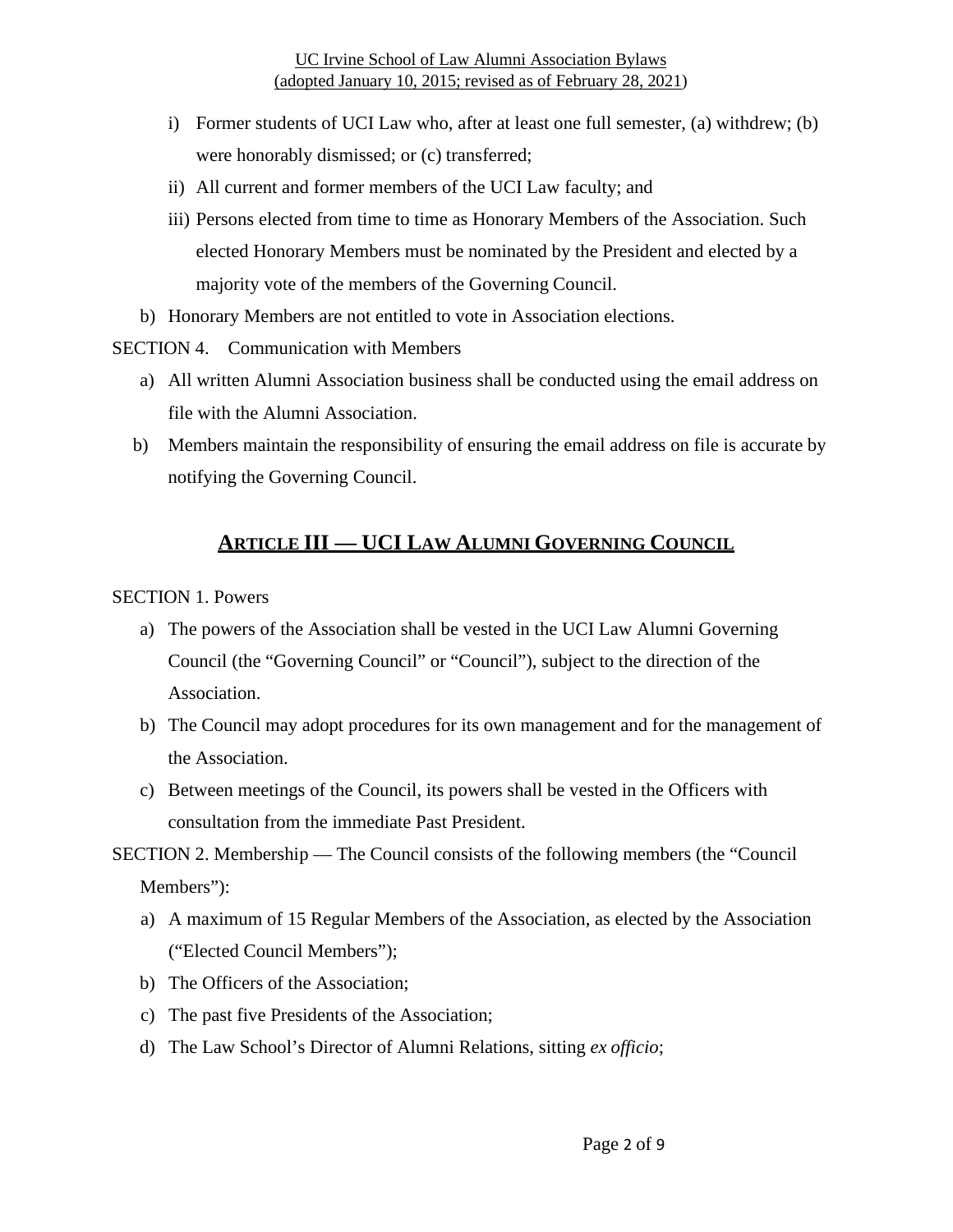- e) One third-year UCI Law student, as appointed by the UCI Law Student Bar Association, sitting *ex officio* ("Student Council Member"); and
- f) Such other persons as the President may nominate and the Council elects, such persons serving to advise the Council and sitting *ex officio* ("Honorary Council Members"). A maximum of 12 Honorary Council Members may be appointed by the President.

### SECTION 3. Elected Council Members

- a) Elected Council Members shall be elected at the annual election by majority vote.
- b) The term of office for Elected Council Members commences on the first day of the month following the elections.
- c) At the first election, five Elected Council Members shall be elected for terms of three years, five Elected Council Members shall be elected for terms of two years, and five Elected Council Members shall be elected for terms of one year.
- d) All successive Elected Council Members, including those who previously served terms of one year or two years, shall serve terms of three years.

### SECTION 4. Honorary Council Members

- a) Honorary Council Members shall serve terms of three years, commencing immediately upon their appointment.
- b) Honorary Council Members may serve terms of a different duration upon approval by the Council.

### SECTION 5. Election of Governing Council

- a) Only Regular Members of the Association are eligible to serve as Elected Council Members.
- b) Council Members shall be elected at the annual election online using the election website mechanism determined by the Governing Council. The Governing Council shall ensure that whatever election website is used, all elections are anonymous and secure.
- c) Elections shall be open for at least seven days to allow Regular Members sufficient time to vote.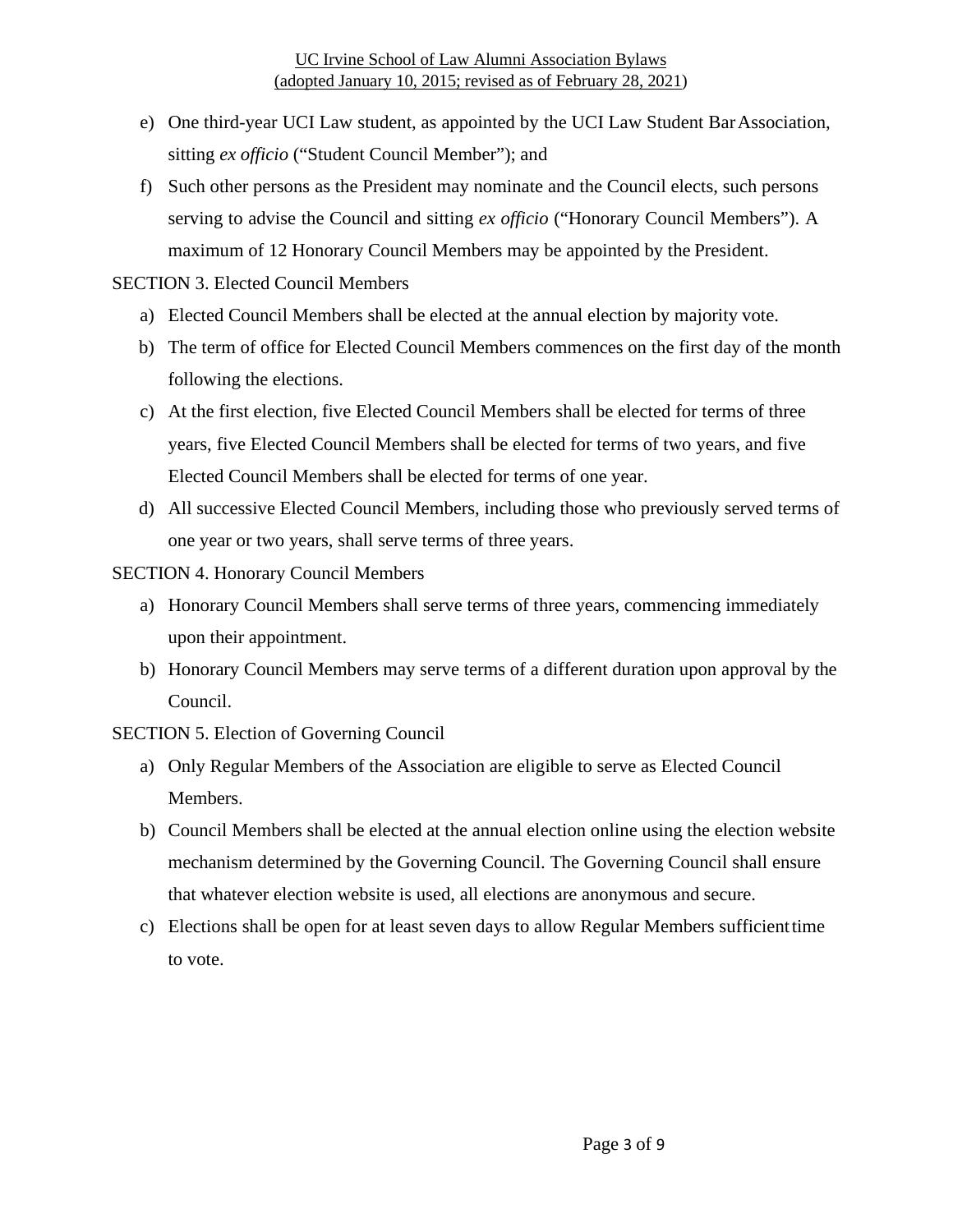- d) All candidates for Governing Council are encouraged to author candidacy statements describing, for example, their goals, qualifications, and vision for office. The Governing Council shall collect these candidacy statements and distribute them prior to the annual election.
- e) Council Members shall be elected by simple majority vote of the Regular Members at the annual election.
- f) Proxy voting or otherwise is not permitted.
- g) After completing their term, Council Members may be re-elected to the same position, or a different position on the Governing Council. There is no limit to the number of times that a Council Member can be re-elected to a position on the Governing Council.

SECTION 6. Vacancies

- a) In the event a vacancy occurs of an Elected Council Member position prior to the expiration of such position, the vacancy shall be filled at the next election.
- b) The incoming Elected Council Member shall serve only for the duration of the unexpired term.

### SECTION 7. Removal

- a) The Council may remove a Council Member if:
	- i) At least three Regular Council Members make a motion to remove the Elected Council Member; and
	- ii) A majority of Regular Council Members, excluding the Council Member subject to removal, votes for removal.
- b) The Regular Members of the Association may remove a Council Member if:
	- i) At least 10 percent of the Regular Members petition in writing to remove the Council Member; and
	- ii) A majority of the Regular Members, excluding the Council Member subject to removal, votes for removal.

#### SECTION 8. Council Meetings

- a) At least ten day's notice in writing, including e-mail, of all Council Meetings shall be provided to all Council Members.
- b) Five Council Members, excluding Honorary Council Members, shall constitute quorum. Council Members who attend by telephone or video conference are deemed present for the purposes of quorum.
- SECTION 9. Council Resolutions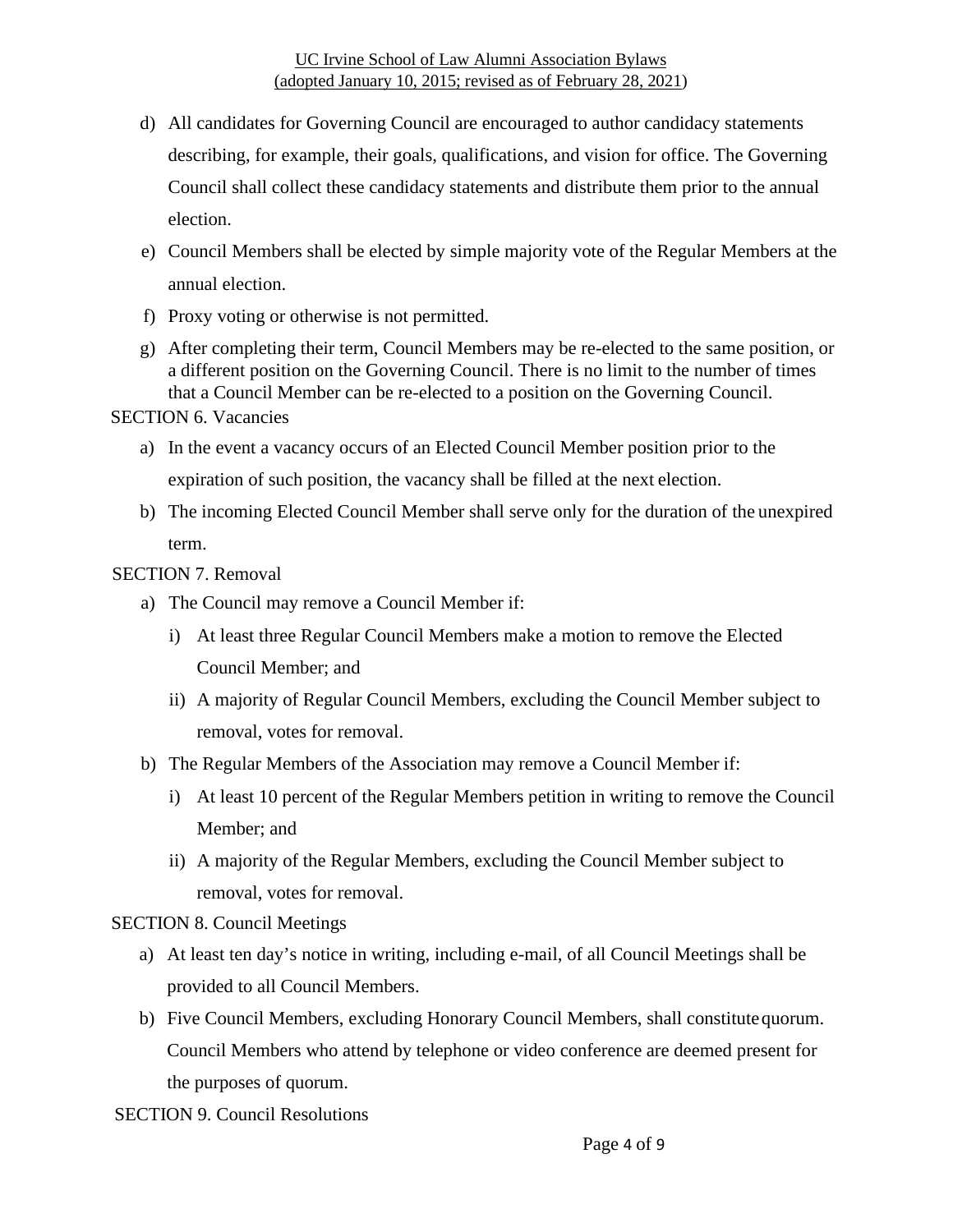- a) All Council action requires a majority of votes cast at a Council Meeting. Council Members may vote in person or by proxy executed in writing, including e-mail and fax, by the Council Member. Absentee voting, by telephone, e-mail, fax, or otherwise is permitted.
- b) The Council may also act without a meeting by resolution agreed to in writing by five Council Members, three of whom must be Elected Council Members and none of whom may be *ex officio* members.
- SECTION 10. Statements made on behalf of the Board and Governing Council
	- a) The Board and Governing Council may vote to make statements that fall within the purpose of the Association on behalf of the entire Board and Governing Council.
	- b) Statements made on behalf of the Board and Governing Council, and that fall within the purpose of the Association, require majority approval of the voting Board and Council members, where voting Board and Council members refers to the Board and Governing Council members who choose to vote when a particular issue is raised for a vote (including if the vote is conducted during a meeting or over e-mail). There are times when certain Board and Council members may choose not to cast a vote—those Board and Governing Council members would not be considered voting Board and Governing Council members.
	- c) Individual members of the Association may sign on to statements made on behalf of the Board and Governing Council.
	- d) The Board and Governing Council will decide on the specific procedures for how individual Association members will be able to sign on to statements on behalf of the Board and Governing Council.

### **ARTICLE IV — OFFICERS**

- SECTION 1. The Officers of the Association are a President, First Vice President, Second Vice President, Secretary, New Alumni Officer, and LLM Officer (collectively, the "Officers").
	- a) The President shall:
		- i) Preside at all meetings of the Association and at all meetings of the Governing Council;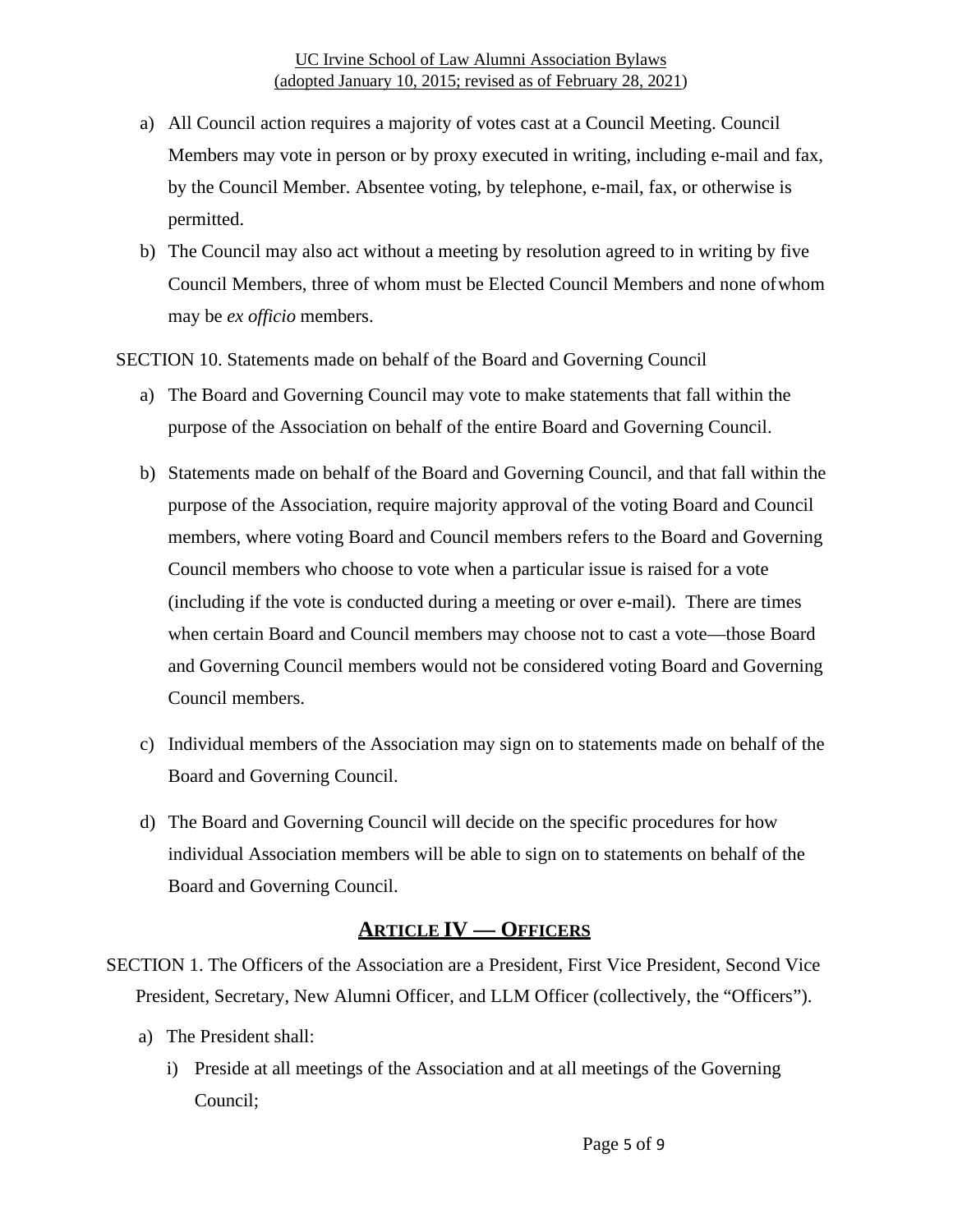- ii) Establish and appoint all *ad hoc* committees;
- iii) Establish and appoint Standing Committees with approval of the Council;
- iv) Act as the Association liaison with the Dean of the Law School; and
- v) Serve as an *ex officio* member of all committees.
- b) The First Vice President shall:
	- i) Serve as the President Elect, commencing with the First Vice President elected at the first annual election;
	- ii) Perform such reasonable duties as the President may assign to her or him; and
	- iii) Be vested with the same authority as the President in the event of the President's death, disability, resignation, incapacity to serve or absence.
- c) The Second Vice President shall:
	- i) Serve as the First Vice President Elect for the following year, commencing with the Second Vice President elected at the first annual election;
	- ii) Perform such reasonable duties as the President may assign to her or him; and
	- iii) Be vested with the same authority as the President in the event of the President's and First Vice President's death, disability, resignation, incapacity to serve or absence.
- d) The Secretary shall:
	- i) Keep accurate minutes of all meetings of the Association and of the Council;
	- ii) Supervise the correspondence of the Association;
	- iii) Keep the records of the Association; and
	- iv) Give all notices required; and
	- v) Perform the duties usually pertaining to the Office of Secretary.
- e) The New Alumni Officer shall:
	- i) Advise and consult with the Association and Law School's Administration on matters concerning or relating to recently graduated alumni.
	- ii) Represent the Alumni Association, along with other Officers, at events for current students and recent alumni.
- f) The LLM Officer shall:
	- i) Advise and consult with the Association and Law School's Administration on matters concerning or relating to LLM students and alumni.

SECTION 2. Election of Officers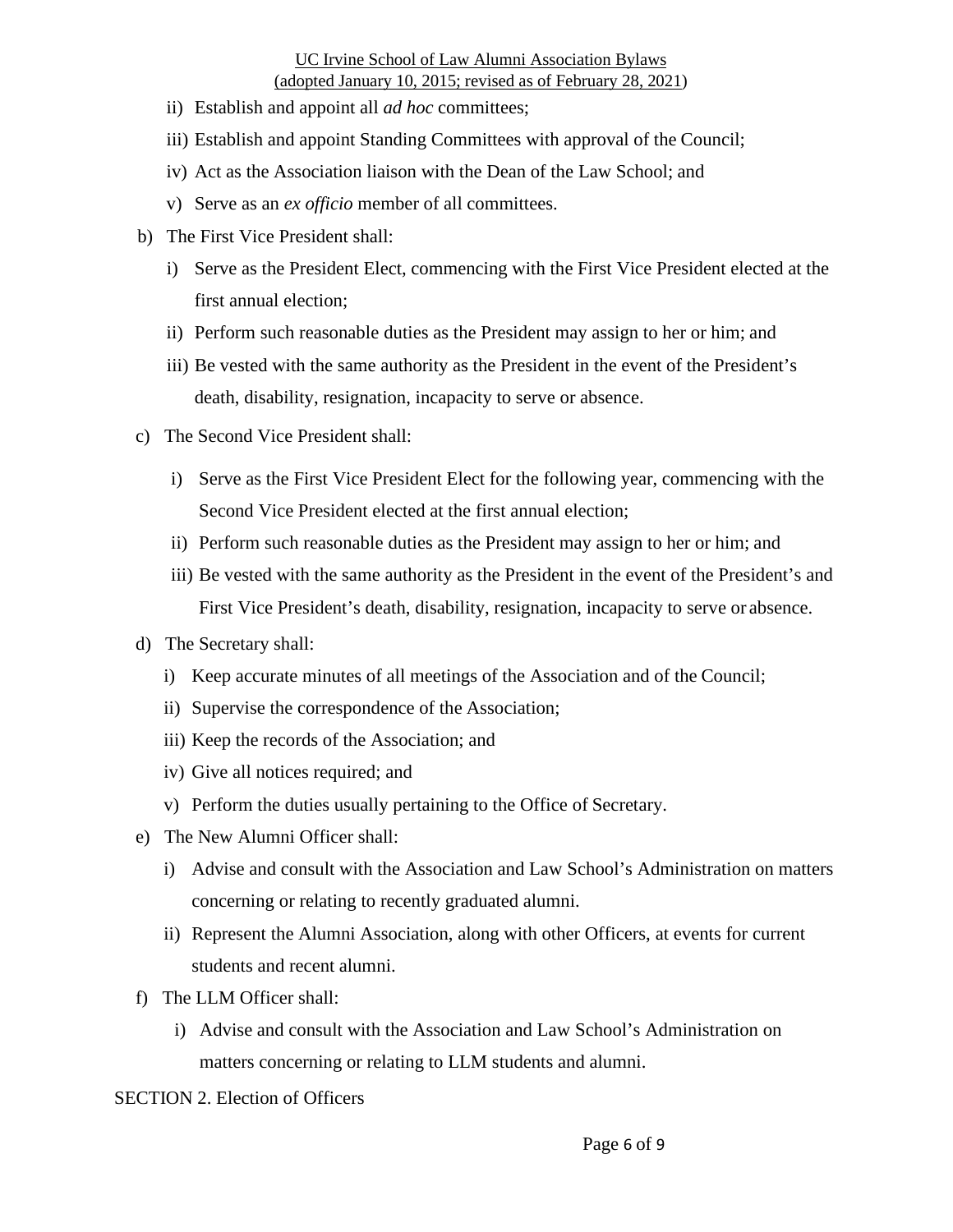- a) Only Regular Members of the Association who have previously served on the Governing Council are eligible to serve as President, First Vice President, or Second Vice President.
- b) In the event that there are insufficient candidates for President, First Vice President, Second Vice President, or New Alumni Officer, the previous service requirement from Section 2(a) will be waived.
- c) Only Regular Members of the Association are eligible to serve as Secretary, and only Regular Members of the Association whose year of graduation is no more than three years prior to the year of the term in which they shall serve are eligible to serve as New Alumni Officer.

d) Officers shall be elected at the annual election online using the election website mechanism determined by the Governing Council. The Governing Council shall ensure that whatever election website is used, all elections are anonymous and secure.

e) Elections shall be open for at least one week to allow Regular Members sufficient time to vote.

f) All candidates for officer positions are encouraged to author candidacy statements describing, for example, their goals, qualifications, and vision for office. The Governing Council shall collect these candidacy statements and distribute them prior to the annual election.

g) Officers shall be elected by simple majority vote of the Regular Members at the annual election.

h) Officers shall serve one-year terms of office, commencing the day of the following month after the annual election.

i) Proxy voting or otherwise is not permitted.

j) After completing their one-year term of office, Officers may be re-elected to the same position, or a different position on the Governing Council. There is no limit to the number of times that an Officer can be re-elected to a position on the Board or Governing Council.

#### SECTION 3. Vacancies

- a) The Council retains the power to fill the unexpired term of any vacancy, not otherwise provided for, that may occur in any office of the Officers of the Association.
- b) An Officer appointed to a vacant position by the Council shall serve only for the duration of the unexpired term of such position.

SECTION 4. Removal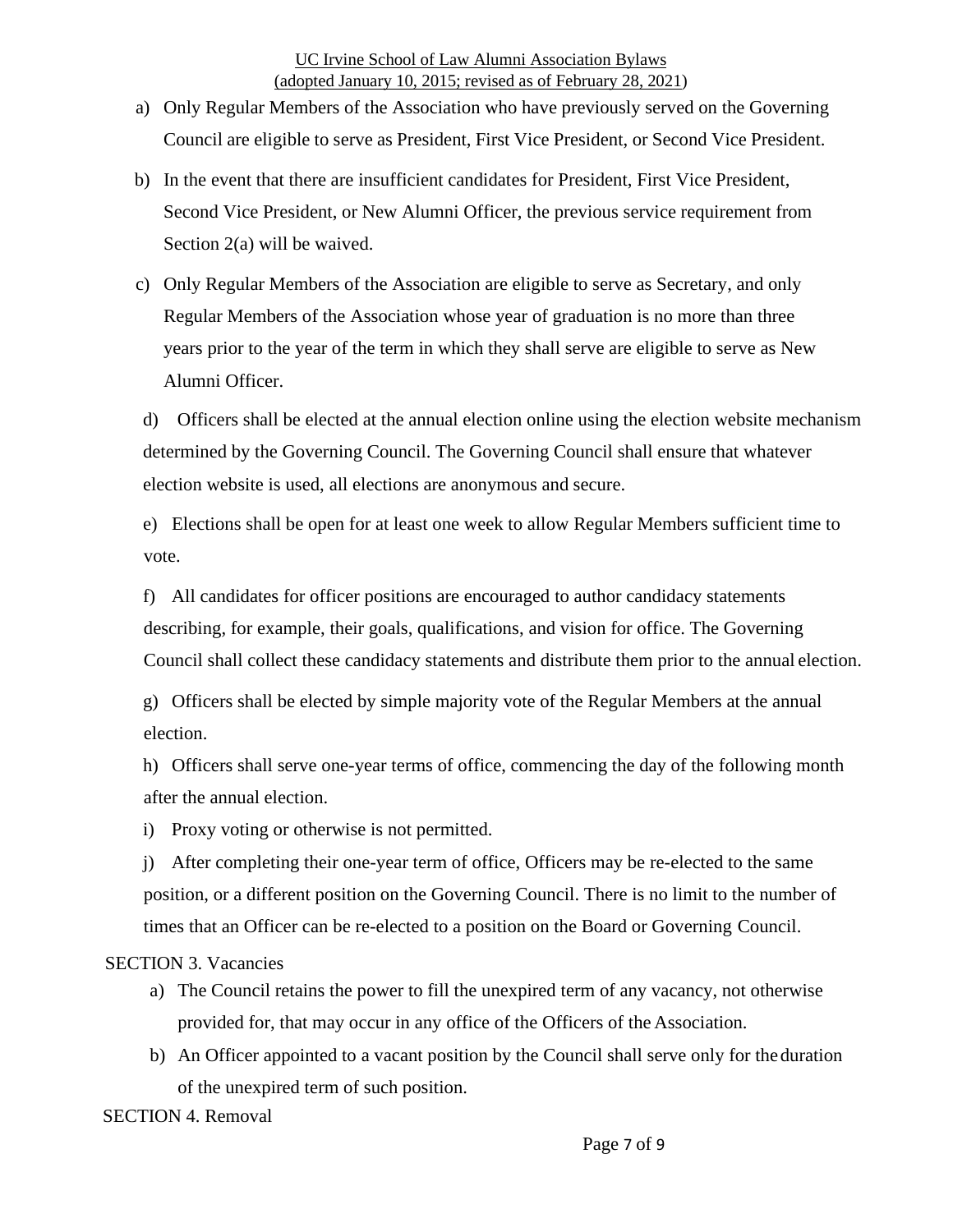- a) The Council may remove an Officer if:
	- i) At least three Council Members, excluding Honorary Council Members, make a motion to remove the Officer; and
	- ii) A majority of Council Members, excluding the Officer subject to removal, votes for removal.
- b) The Regular Members of the Association may remove an Officer if:
	- i) At least 10% of the Regular Members petition in writing to remove the Officer; and
	- ii) A majority of the Regular Members, excluding the Officer subject to removal, votes for removal.

### **ARTICLE V — OFFICER AND COUNCIL MEMBER NOMINATIONS**

SECTION 1. Any person eligible for an Officer or Elected Council Member position may

nominate themselves or others for election. Nomination of someone other than yourself shall require the acceptance of the person nominated in order for that person to appear on the ballot.

SECTION 2. All nominations for election must be submitted to the Governing Council at least 14 days before the annual election will occur.

#### **ARTICLE VI — COMMITTEES**

- SECTION 1. The President may create and appoint persons to *ad hoc* committees; such committees may not exceed one year in duration.
- SECTION 2. The President may establish standing committees, such committees lasting between one and three years, and appoint and dismiss Association members to such committees. The Council may approve time extensions.
- SECTION 3. The Council may establish or dissolve any committee, and appoint or remove a member of any committee, by majority vote of the Council.
- SECTION 4. Vacancies in any committee may be filled by persons chosen by the President or any Vice President to whom the President delegates such authority.
- Page 8 of 9 SECTION 5. The Council may propose and assist in the formation of local Association chapters in any state, city, town, or county in the United States or foreign countries in which, in the judgment of the Council, sufficient alumni reside or have their offices so as to justify the formation of a local chapter. The Council may appoint Association Members to committees to serve the local chapters or otherwise promote the purposes and interests of the Association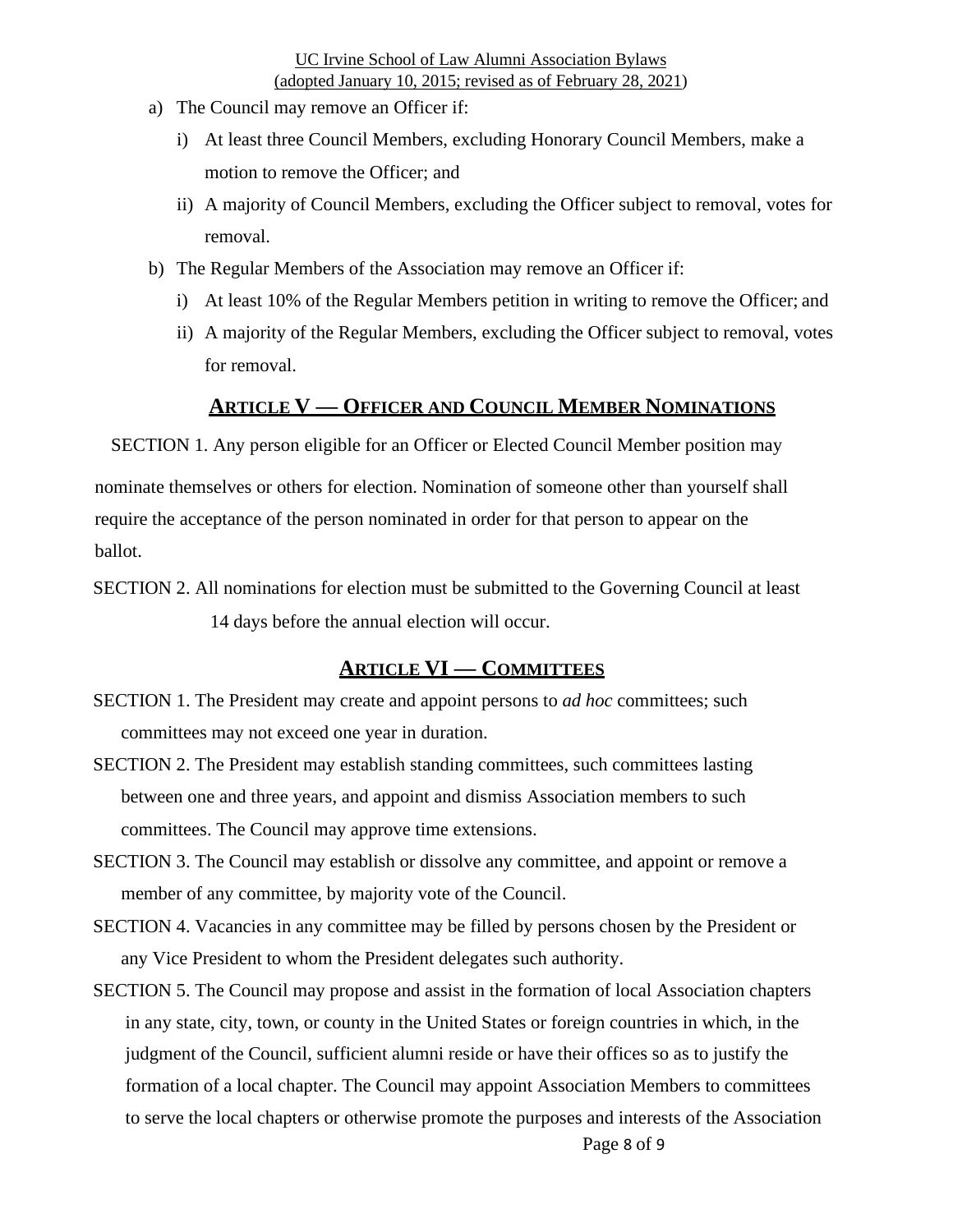in these communities.

- SECTION 6. At the Annual Meeting, the Officers shall report in writing on the general status of the Association, its activities during the year, and such other matters as the President or Council may determine.
- SECTION 7. The Chairperson of each standing committee shall make and submit to the President an annual report of the work of such committee. Such reports shall be available to all Association Members and may, by decision of the President or the Council, be submitted to the Association at the Annual Meeting.

SECTION 8. Committees organized by UCI or UCI Law

- a) The Council may, by majority vote, select a member of the Association to join committees that are created by UCI or UCI Law.
- b) Members of committees organized by UCI or UCI Law will not have the same rights or responsibilities of members of the Governing Council. Committee members subject to this Section are not entitled to vote on Council resolutions.
- c) Members of committees organized by UCI or UCI Law will be subject to Article III, Section 7 (pertaining to removal of Council members).
- d) Members of committees organized by UCI or UCI Law shall regularly report committee business to the President or, alternatively, the President may designate a different reporting method. Reporting shall occur at least every quarter of the calendar year.

# **ARTICLE VII — WRITTEN REPORTS**

SECTION 1. At the Annual Meeting, the Officers shall report in writing on the general status of the Association, its activities during the year, and such other matters as the President or Council may determine.

SECTION 2. The Chairperson of each standing committee shall make and submit to the President an annual report of the work of such committee. Such reports shall be available to all Association Members and may, by decision of the President or the Council, be submitted to the Association at the Annual Meeting.

# **ARTICLE VIII— AMENDMENTS**

SECTION 1. These bylaws may be amended by a majority of the Council by written resolution.